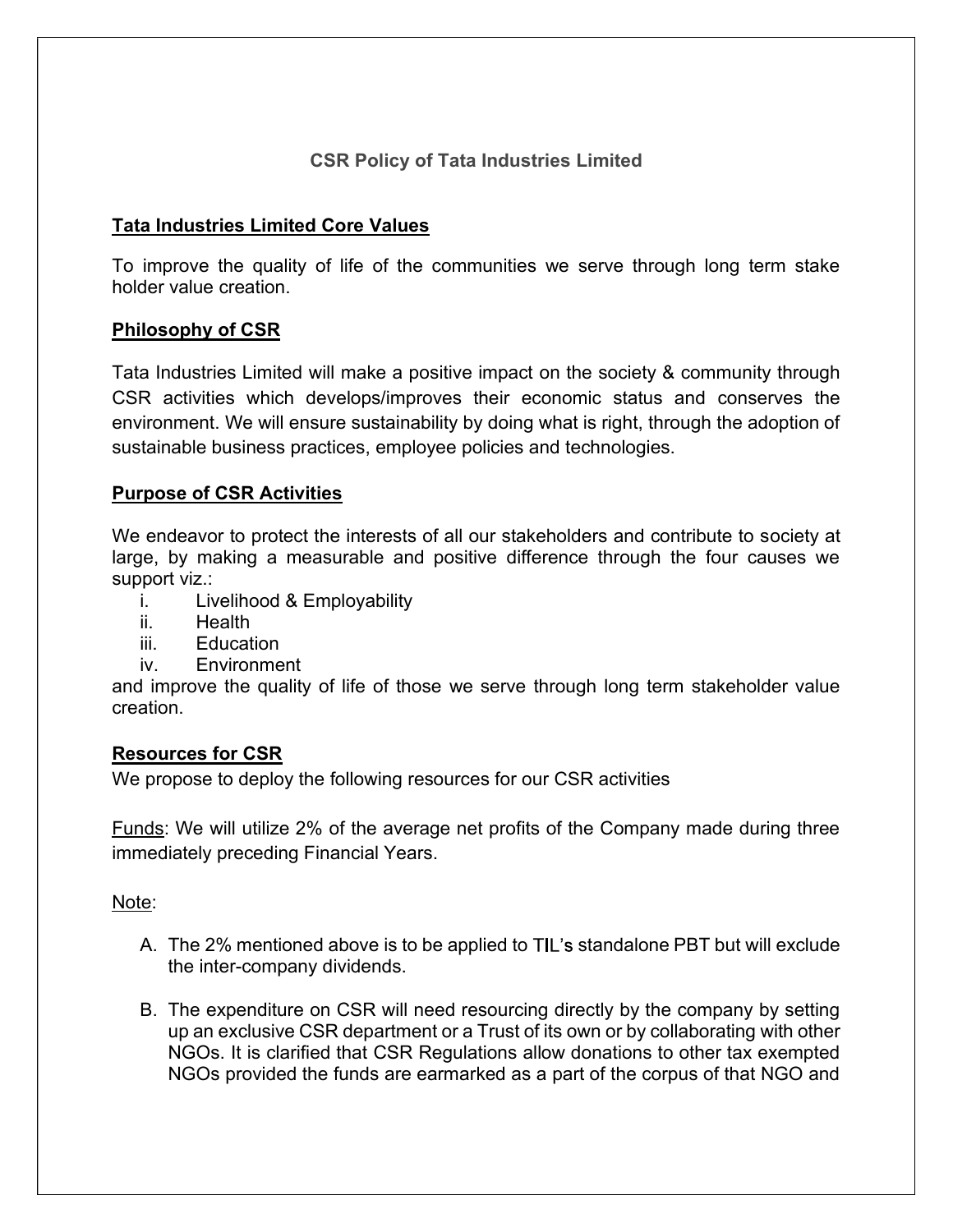are used for the specified purposes stated by us. This route will also be taken wherever required.

- C. Surplus, if any, arising out of CSR activities shall be ploughed back into CSR and shall not be a part of business profits.
- D. The CSR expenditure will include both revenue and capital expenditure and the expenditure incurred on capacity creation is counted towards CSR.

#### Sectors and issues

We will focus on:

- 1. eradicating hunger, poverty and malnutrition, promoting health care including preventinve health care and sanitation including contribution to the Swach Bharat Kosh set-up by the Central Government for the promotion of sanitation and making available safe drinking water.
- 2. promoting education, including special education and employment enhancing vocation skills especially among children, women, elderly and the differently abled and livelihood enhancement projects.
- 3. promoting gender equality, empowering women, setting up homes and hostels for women and orphans; setting up old age homes, day care centres and such other facilities for senior citizens and measures for reducing inequalities faced by socially and economically backward groups.
- 4. ensuring environmental sustainability, ecological balance, protection of flora and fauna, animal welfare, agroforestry, conservation of natural resources and maintaining quality of soil, air and water including contribution to the Clean Ganga Fund set-up by the Central Government for rejuvenation of river Ganga.
- 5. protection of national heritage, art and culture including restoration of buildings and sites of historical importance and works of art; setting up public libraries; promotion and development of traditional art and handicrafts;
- 6. measures for the benefit of armed forces veterans, war widows and their dependents, 9[ Central Armed Police Forces (CAPF) and Central Para Military Forces (CPMF) veterans, and their dependents including widows];
- 7. training to promote rural sports, nationally recognised sports, paralympic sports and olympic sports
- 8. contribution to the prime minister's national relief fund or Prime Minister's Citizen Assistance and Relief in Emergency Situations Fund (PM CARES Fund) or any other fund set up by the central govt. for socio economic development and relief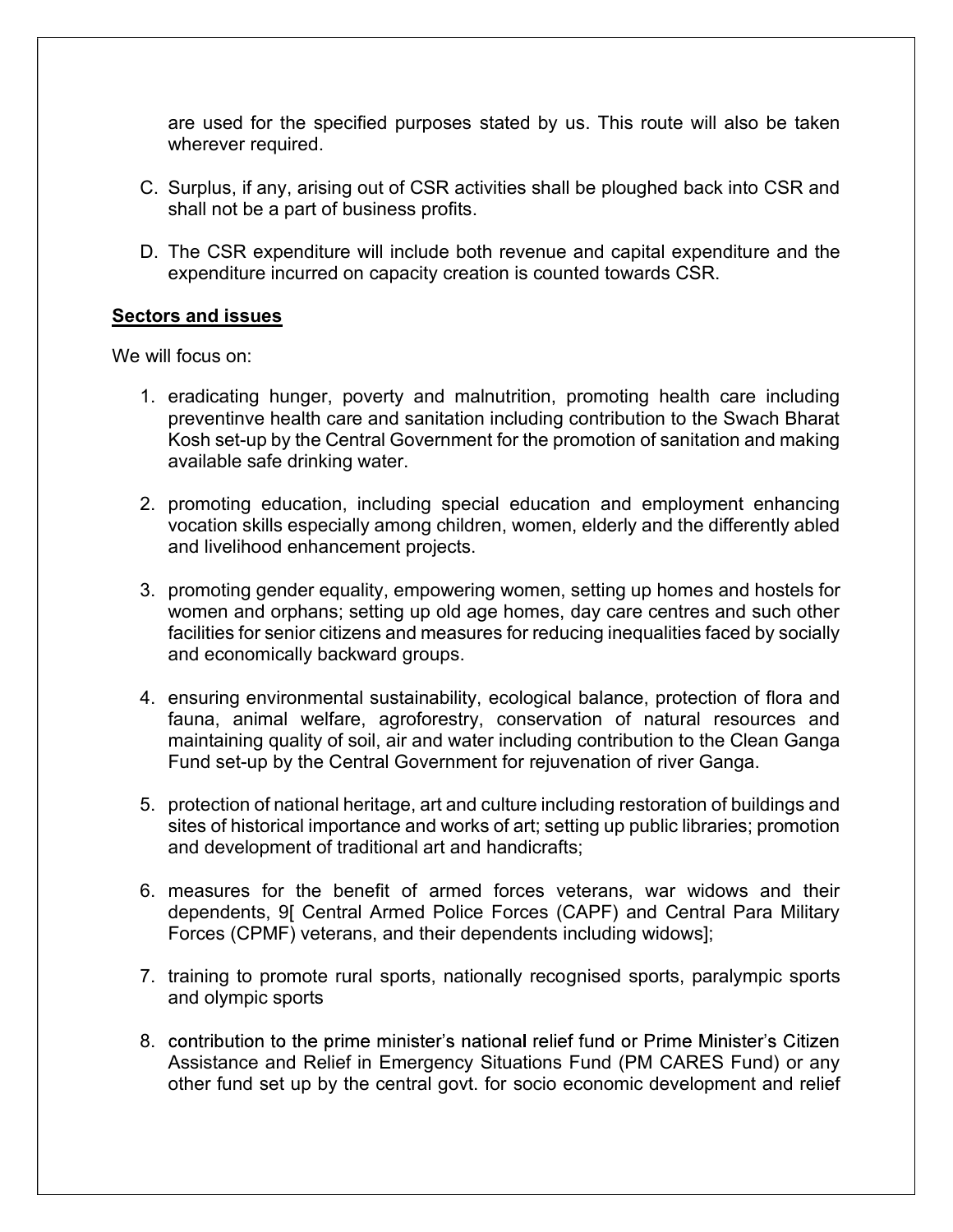and welfare of the schedule caste, tribes, other backward classes, minorities and women;

- 9. Contribution to incubators or research and development projects in the field of science, technology, engineering and medicine, funded by the Central Government or State Government or Public Sector Undertaking or any agency of the Central Government or State Government; and
- 10. Contributions to public funded Universities; Indian Institute of Technology (IITs); National Laboratories and autonomous bodies established under Department of Atomic Energy (DAE); Department of Biotechnology (DBT); Department of Science and Technology (DST); Department of Pharmaceuticals; Ministry of Ayurveda, Yoga and Naturopathy, Unani, Siddha and Homoeopathy (AYUSH); Ministry of Electronics and Information Technology and other bodies, namely Defense Research and Development Organisation (DRDO); Indian Council of Agricultural Research (ICAR); Indian Council of Medical Research (ICMR) and Council of Scientific and Industrial Research (CSIR), engaged in conducting research in science, technology, engineering and medicine aimed at promoting Sustainable Development Goals (SDGs).
- 11. rural development projects
- 12. slum area development where `slum area' shall mean any area declared as such by the Central Government or any State Government or any other competent authority under any law for the time being in force.
- 13. disaster management, including relief, rehabilitation and reconstruction activities.
- 14. Tata Group Efforts: Collaborate and contribute with the Tata Group relating to projects or programs aligned with our focus areas.

#### Geographies and target communities

Our focus will be Geographies which we operate in. Our target communities will be children, youth and affirmative action communities. While we will ensure that all communities benefit from our CSR activities, we would focus on those groups that are socially and economically marginalized.

### **Implementation**

We will implement our CSR activities in a number of ways:

- Direct mode
- Through NGOs